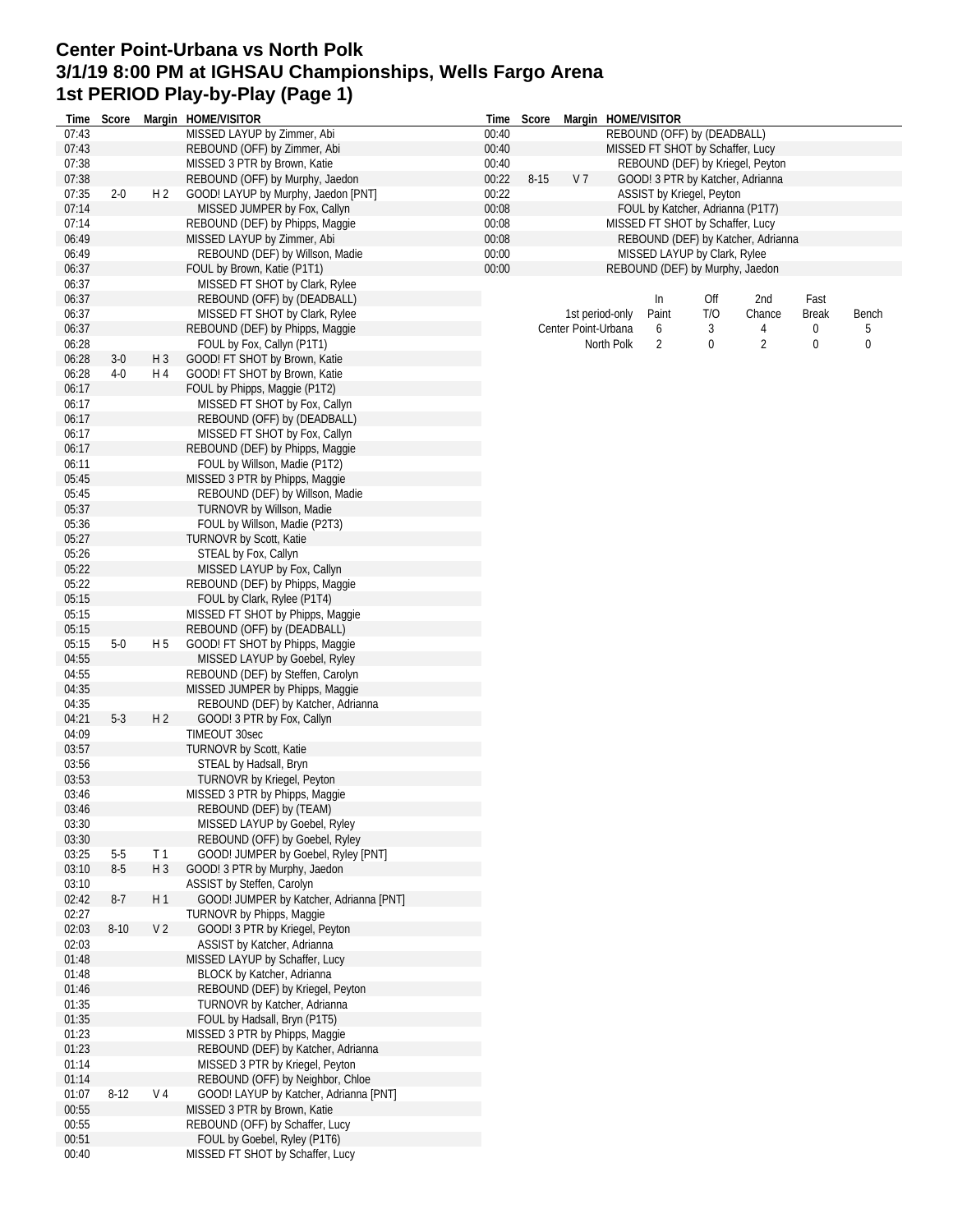## **Center Point-Urbana vs North Polk 3/1/19 8:00 PM at IGHSAU Championships, Wells Fargo Arena 2nd PERIOD Play-by-Play (Page 1)**

| Time  | Score     |                 | Margin HOME/VISITOR                  | Time | Score | Margin HOME/VISITOR |       |     |        |              |                |
|-------|-----------|-----------------|--------------------------------------|------|-------|---------------------|-------|-----|--------|--------------|----------------|
| 07:44 |           |                 | MISSED LAYUP by Murphy, Jaedon       |      |       |                     |       |     |        |              |                |
| 07:44 |           |                 | REBOUND (DEF) by Fox, Callyn         |      |       |                     | In    | Off | 2nd    | Fast         |                |
| 07:29 | $8 - 17$  | V 9             | GOOD! LAYUP by Willson, Madie [PNT]  |      |       | 2nd period-only     | Paint | T/O | Chance | <b>Break</b> | Bench          |
| 07:10 | $10-17$   | V <sub>7</sub>  | GOOD! LAYUP by Murphy, Jaedon [PNT]  |      |       | Center Point-Urbana | 10    | 4   | 0      | 2            | 4              |
| 06:58 |           |                 | MISSED JUMPER by Fox, Callyn         |      |       | North Polk          | 6     | 0   | 0      | 0            | $\overline{2}$ |
| 06:58 |           |                 | REBOUND (DEF) by Scott, Katie        |      |       |                     |       |     |        |              |                |
| 06:50 | $12 - 17$ | V <sub>5</sub>  | GOOD! LAYUP by Murphy, Jaedon [PNT]  |      |       |                     |       |     |        |              |                |
| 06:50 |           |                 | ASSIST by Scott, Katie               |      |       |                     |       |     |        |              |                |
| 06:28 |           |                 | <b>TURNOVR by Clark, Rylee</b>       |      |       |                     |       |     |        |              |                |
| 06:27 |           |                 | STEAL by Brown, Katie                |      |       |                     |       |     |        |              |                |
| 06:06 |           |                 | MISSED JUMPER by Phipps, Maggie      |      |       |                     |       |     |        |              |                |
|       |           |                 |                                      |      |       |                     |       |     |        |              |                |
| 06:06 |           |                 | BLOCK by Katcher, Adrianna           |      |       |                     |       |     |        |              |                |
| 06:04 |           |                 | REBOUND (DEF) by Katcher, Adrianna   |      |       |                     |       |     |        |              |                |
| 06:01 | 12-19     | V <sub>7</sub>  | GOOD! LAYUP by Fox, Callyn [FB/PNT]  |      |       |                     |       |     |        |              |                |
| 06:01 |           |                 | ASSIST by Katcher, Adrianna          |      |       |                     |       |     |        |              |                |
| 05:47 | 14-19     | V <sub>5</sub>  | GOOD! JUMPER by Phipps, Maggie       |      |       |                     |       |     |        |              |                |
| 05:32 | 14-21     | V <sub>7</sub>  | GOOD! LAYUP by Willson, Madie [PNT]  |      |       |                     |       |     |        |              |                |
| 05:16 |           |                 | TURNOVR by Brown, Katie              |      |       |                     |       |     |        |              |                |
| 05:00 | 14-23     | V <sub>9</sub>  | GOOD! LAYUP by Goebel, Ryley [PNT]   |      |       |                     |       |     |        |              |                |
| 05:00 |           |                 | ASSIST by Katcher, Adrianna          |      |       |                     |       |     |        |              |                |
| 05:00 |           |                 | FOUL by Brown, Katie (P2T3)          |      |       |                     |       |     |        |              |                |
| 05:00 |           |                 | MISSED FT SHOT by Goebel, Ryley      |      |       |                     |       |     |        |              |                |
| 05:00 |           |                 | REBOUND (DEF) by Phipps, Maggie      |      |       |                     |       |     |        |              |                |
| 04:52 |           |                 | TURNOVR by Murphy, Jaedon            |      |       |                     |       |     |        |              |                |
| 04:52 |           |                 | TIMEOUT TEAM                         |      |       |                     |       |     |        |              |                |
| 04:48 |           |                 | TURNOVR by Clark, Rylee              |      |       |                     |       |     |        |              |                |
| 04:35 |           |                 | TURNOVR by Murphy, Jaedon            |      |       |                     |       |     |        |              |                |
| 04:33 |           |                 |                                      |      |       |                     |       |     |        |              |                |
|       |           |                 | STEAL by Hadsall, Bryn               |      |       |                     |       |     |        |              |                |
| 04:29 |           |                 | TURNOVR by Hadsall, Bryn             |      |       |                     |       |     |        |              |                |
| 04:29 |           |                 | FOUL by Hadsall, Bryn (P2T8)         |      |       |                     |       |     |        |              |                |
| 04:23 |           |                 | TURNOVR by Steffen, Carolyn          |      |       |                     |       |     |        |              |                |
| 04:21 |           |                 | STEAL by Katcher, Adrianna           |      |       |                     |       |     |        |              |                |
| 04:00 |           |                 | MISSED 3 PTR by Kriegel, Peyton      |      |       |                     |       |     |        |              |                |
| 04:00 |           |                 | REBOUND (OFF) by Kriegel, Peyton     |      |       |                     |       |     |        |              |                |
| 03:39 |           |                 | TURNOVR by Neighbor, Chloe           |      |       |                     |       |     |        |              |                |
| 03:38 |           |                 | STEAL by Murphy, Jaedon              |      |       |                     |       |     |        |              |                |
| 03:25 |           |                 | MISSED LAYUP by Steffen, Carolyn     |      |       |                     |       |     |        |              |                |
| 03:25 |           |                 | BLOCK by Katcher, Adrianna           |      |       |                     |       |     |        |              |                |
| 03:23 |           |                 | REBOUND (DEF) by Katcher, Adrianna   |      |       |                     |       |     |        |              |                |
| 03:14 |           |                 | FOUL by Murphy, Jaedon (P1T4)        |      |       |                     |       |     |        |              |                |
| 03:08 | 14-26     | V <sub>12</sub> | GOOD! 3 PTR by Millikin, Karly       |      |       |                     |       |     |        |              |                |
| 03:08 |           |                 | ASSIST by Willson, Madie             |      |       |                     |       |     |        |              |                |
| 02:49 |           |                 | TURNOVR by Scott, Katie              |      |       |                     |       |     |        |              |                |
| 02:49 |           |                 | STEAL by Goebel, Ryley               |      |       |                     |       |     |        |              |                |
| 02:41 | 14-28     | V 14            | GOOD! LAYUP by Goebel, Ryley [PNT]   |      |       |                     |       |     |        |              |                |
| 02:41 |           |                 | ASSIST by Katcher, Adrianna          |      |       |                     |       |     |        |              |                |
| 02:17 |           |                 | FOUL by Goebel, Ryley (P2T9)         |      |       |                     |       |     |        |              |                |
| 02:17 |           |                 | MISSED FT SHOT by Schaffer, Lucy     |      |       |                     |       |     |        |              |                |
| 02:17 |           |                 | REBOUND (OFF) by Murphy, Jaedon      |      |       |                     |       |     |        |              |                |
| 02:14 |           |                 | MISSED LAYUP by Murphy, Jaedon       |      |       |                     |       |     |        |              |                |
| 02:14 |           |                 |                                      |      |       |                     |       |     |        |              |                |
|       |           |                 | REBOUND (OFF) by (TEAM)              |      |       |                     |       |     |        |              |                |
| 02:03 |           |                 | MISSED JUMPER by Phipps, Maggie      |      |       |                     |       |     |        |              |                |
| 02:03 |           |                 | REBOUND (OFF) by Schaffer, Lucy      |      |       |                     |       |     |        |              |                |
| 02:00 |           |                 | TURNOVR by Schaffer, Lucy            |      |       |                     |       |     |        |              |                |
| 01:58 |           |                 | STEAL by Millikin, Karly             |      |       |                     |       |     |        |              |                |
| 01:44 |           |                 | MISSED JUMPER by Katcher, Adrianna   |      |       |                     |       |     |        |              |                |
| 01:44 |           |                 | REBOUND (DEF) by Schaffer, Lucy      |      |       |                     |       |     |        |              |                |
| 01:34 |           |                 | FOUL by Kriegel, Peyton (P1T10)      |      |       |                     |       |     |        |              |                |
| 01:34 | 15-28     | V 13            | GOOD! FT SHOT by Schaffer, Lucy      |      |       |                     |       |     |        |              |                |
| 01:34 | $16 - 28$ | V <sub>12</sub> | GOOD! FT SHOT by Schaffer, Lucy      |      |       |                     |       |     |        |              |                |
| 01:16 | $16 - 31$ | V <sub>15</sub> | GOOD! 3 PTR by Willson, Madie        |      |       |                     |       |     |        |              |                |
| 01:16 |           |                 | ASSIST by Millikin, Karly            |      |       |                     |       |     |        |              |                |
| 00:49 | 18-31     | V 13            | GOOD! JUMPER by Phipps, Maggie [PNT] |      |       |                     |       |     |        |              |                |
| 00:05 |           |                 | MISSED LAYUP by Fox, Callyn          |      |       |                     |       |     |        |              |                |
| 00:05 |           |                 | REBOUND (DEF) by Zimmer, Abi         |      |       |                     |       |     |        |              |                |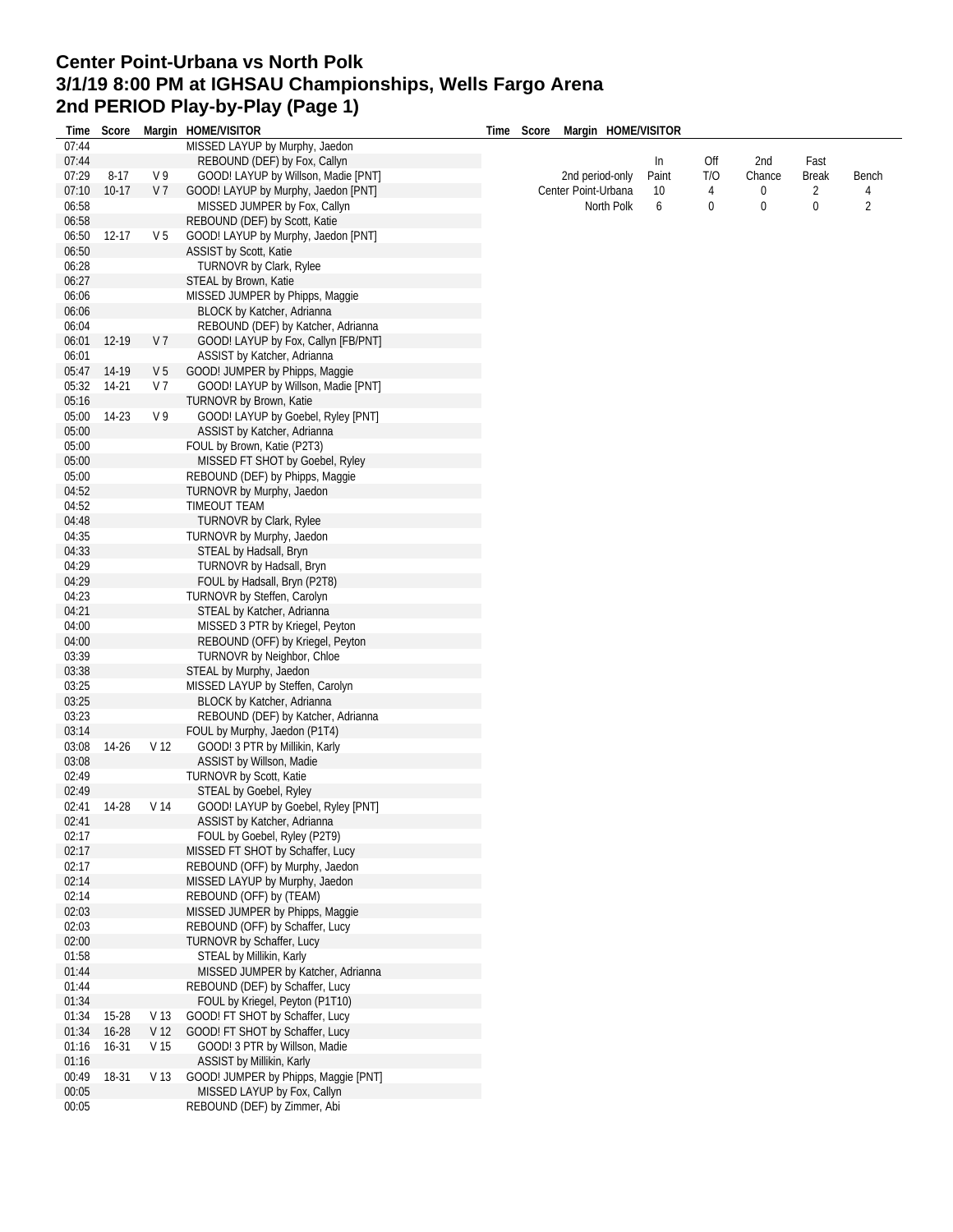## **Center Point-Urbana vs North Polk 3/1/19 8:00 PM at IGHSAU Championships, Wells Fargo Arena 3rd PERIOD Play-by-Play (Page 1)**

| Time  | Score |                 | Margin HOME/VISITOR                    | Time  | Score |                     |            | Margin HOME/VISITOR |                                |                                    |                |       |
|-------|-------|-----------------|----------------------------------------|-------|-------|---------------------|------------|---------------------|--------------------------------|------------------------------------|----------------|-------|
| 07:47 | 18-33 | V 15            | GOOD! LAYUP by Clark, Rylee [PNT]      | 00:09 |       |                     |            |                     | REBOUND (OFF) by Goebel, Ryley |                                    |                |       |
| 07:33 |       |                 | <b>TURNOVR by Brown, Katie</b>         | 00:06 | 24-44 | V <sub>20</sub>     |            |                     |                                | GOOD! LAYUP by Goebel, Ryley [PNT] |                |       |
| 07:23 |       |                 | MISSED JUMPER by Fox, Callyn           |       |       |                     |            |                     |                                |                                    |                |       |
| 07:23 |       |                 | REBOUND (DEF) by Brown, Katie          |       |       |                     |            | In                  | Off                            | 2nd                                | Fast           |       |
| 07:09 |       |                 | TURNOVR by Brown, Katie                |       |       | 3rd period-only     |            | Paint               | T/O                            | Chance                             | <b>Break</b>   | Bench |
| 07:08 |       |                 | STEAL by Katcher, Adrianna             |       |       | Center Point-Urbana |            | 10                  | 7                              | 6                                  | 0              | 4     |
| 07:00 | 18-35 | V 17            | GOOD! JUMPER by Fox, Callyn            |       |       |                     | North Polk | 4                   | 4                              | 0                                  | $\overline{2}$ | 0     |
| 07:00 |       |                 | ASSIST by Katcher, Adrianna            |       |       |                     |            |                     |                                |                                    |                |       |
| 06:44 |       |                 | FOUL by Fox, Callyn (P2T1)             |       |       |                     |            |                     |                                |                                    |                |       |
|       |       |                 |                                        |       |       |                     |            |                     |                                |                                    |                |       |
| 06:44 |       |                 | MISSED FT SHOT by Zimmer, Abi          |       |       |                     |            |                     |                                |                                    |                |       |
| 06:44 |       |                 | REBOUND (OFF) by (DEADBALL)            |       |       |                     |            |                     |                                |                                    |                |       |
| 06:44 |       |                 | MISSED FT SHOT by Zimmer, Abi          |       |       |                     |            |                     |                                |                                    |                |       |
| 06:44 |       |                 | REBOUND (DEF) by Katcher, Adrianna     |       |       |                     |            |                     |                                |                                    |                |       |
| 06:17 |       |                 | MISSED JUMPER by Katcher, Adrianna     |       |       |                     |            |                     |                                |                                    |                |       |
| 06:17 |       |                 | REBOUND (DEF) by Scott, Katie          |       |       |                     |            |                     |                                |                                    |                |       |
| 05:58 |       |                 | FOUL by Willson, Madie (P3T2)          |       |       |                     |            |                     |                                |                                    |                |       |
| 05:58 | 19-35 | V 16            | GOOD! FT SHOT by Phipps, Maggie        |       |       |                     |            |                     |                                |                                    |                |       |
| 05:58 | 20-35 | V <sub>15</sub> | GOOD! FT SHOT by Phipps, Maggie        |       |       |                     |            |                     |                                |                                    |                |       |
| 05:47 |       |                 | MISSED 3 PTR by Katcher, Adrianna      |       |       |                     |            |                     |                                |                                    |                |       |
| 05:47 |       |                 | REBOUND (DEF) by Brown, Katie          |       |       |                     |            |                     |                                |                                    |                |       |
| 05:41 |       |                 | <b>TURNOVR by Brown, Katie</b>         |       |       |                     |            |                     |                                |                                    |                |       |
| 05:40 |       |                 |                                        |       |       |                     |            |                     |                                |                                    |                |       |
|       |       |                 | STEAL by Clark, Rylee                  |       |       |                     |            |                     |                                |                                    |                |       |
| 05:34 |       |                 | FOUL by Brown, Katie (P3T1)            |       |       |                     |            |                     |                                |                                    |                |       |
| 05:34 | 20-36 | V 16            | GOOD! FT SHOT by Katcher, Adrianna     |       |       |                     |            |                     |                                |                                    |                |       |
| 05:34 |       |                 | MISSED FT SHOT by Katcher, Adrianna    |       |       |                     |            |                     |                                |                                    |                |       |
| 05:34 |       |                 | REBOUND (DEF) by Murphy, Jaedon        |       |       |                     |            |                     |                                |                                    |                |       |
| 05:33 |       |                 | FOUL by Goebel, Ryley (P3T3)           |       |       |                     |            |                     |                                |                                    |                |       |
| 05:21 |       |                 | MISSED LAYUP by Scott, Katie           |       |       |                     |            |                     |                                |                                    |                |       |
| 05:21 |       |                 | REBOUND (DEF) by Goebel, Ryley         |       |       |                     |            |                     |                                |                                    |                |       |
| 05:03 |       |                 | MISSED LAYUP by Katcher, Adrianna      |       |       |                     |            |                     |                                |                                    |                |       |
| 05:03 |       |                 | REBOUND (OFF) by Katcher, Adrianna     |       |       |                     |            |                     |                                |                                    |                |       |
| 05:00 | 20-38 | V 18            | GOOD! LAYUP by Katcher, Adrianna [PNT] |       |       |                     |            |                     |                                |                                    |                |       |
| 04:43 |       |                 | MISSED JUMPER by Phipps, Maggie        |       |       |                     |            |                     |                                |                                    |                |       |
| 04:43 |       |                 | REBOUND (DEF) by Goebel, Ryley         |       |       |                     |            |                     |                                |                                    |                |       |
|       |       |                 |                                        |       |       |                     |            |                     |                                |                                    |                |       |
| 04:26 | 20-40 | V <sub>20</sub> | GOOD! LAYUP by Katcher, Adrianna [PNT] |       |       |                     |            |                     |                                |                                    |                |       |
| 04:21 |       |                 | <b>TIMEOUT TEAM</b>                    |       |       |                     |            |                     |                                |                                    |                |       |
| 03:57 |       |                 | MISSED JUMPER by Murphy, Jaedon        |       |       |                     |            |                     |                                |                                    |                |       |
| 03:57 |       |                 | REBOUND (DEF) by Kriegel, Peyton       |       |       |                     |            |                     |                                |                                    |                |       |
| 03:44 |       |                 | MISSED JUMPER by Willson, Madie        |       |       |                     |            |                     |                                |                                    |                |       |
| 03:44 |       |                 | REBOUND (OFF) by (TEAM)                |       |       |                     |            |                     |                                |                                    |                |       |
| 03:21 |       |                 | TURNOVR by Katcher, Adrianna           |       |       |                     |            |                     |                                |                                    |                |       |
| 03:20 |       |                 | STEAL by Scott, Katie                  |       |       |                     |            |                     |                                |                                    |                |       |
| 03:16 | 22-40 | V 18            | GOOD! LAYUP by Zimmer, Abi [FB/PNT]    |       |       |                     |            |                     |                                |                                    |                |       |
| 03:16 |       |                 | <b>ASSIST by Scott, Katie</b>          |       |       |                     |            |                     |                                |                                    |                |       |
| 03:00 |       |                 | MISSED JUMPER by Katcher, Adrianna     |       |       |                     |            |                     |                                |                                    |                |       |
| 03:00 |       |                 | REBOUND (OFF) by Neighbor, Chloe       |       |       |                     |            |                     |                                |                                    |                |       |
| 02:49 |       |                 | MISSED JUMPER by Kriegel, Peyton       |       |       |                     |            |                     |                                |                                    |                |       |
| 02:49 |       |                 | REBOUND (DEF) by Steffen, Carolyn      |       |       |                     |            |                     |                                |                                    |                |       |
|       |       |                 |                                        |       |       |                     |            |                     |                                |                                    |                |       |
| 02:39 |       |                 | FOUL by Neighbor, Chloe (P1T4)         |       |       |                     |            |                     |                                |                                    |                |       |
| 02:37 |       |                 | MISSED 3 PTR by Steffen, Carolyn       |       |       |                     |            |                     |                                |                                    |                |       |
| 02:37 |       |                 | REBOUND (DEF) by Katcher, Adrianna     |       |       |                     |            |                     |                                |                                    |                |       |
| 02:19 |       |                 | MISSED JUMPER by Fox, Callyn           |       |       |                     |            |                     |                                |                                    |                |       |
| 02:19 |       |                 | REBOUND (DEF) by Schaffer, Lucy        |       |       |                     |            |                     |                                |                                    |                |       |
| 02:12 |       |                 | TURNOVR by Schaffer, Lucy              |       |       |                     |            |                     |                                |                                    |                |       |
| 02:02 |       |                 | TURNOVR by Willson, Madie              |       |       |                     |            |                     |                                |                                    |                |       |
| 02:00 |       |                 | STEAL by Zimmer, Abi                   |       |       |                     |            |                     |                                |                                    |                |       |
| 01:55 |       |                 | TURNOVR by Phipps, Maggie              |       |       |                     |            |                     |                                |                                    |                |       |
| 01:54 |       |                 | <b>TIMEOUT 30sec</b>                   |       |       |                     |            |                     |                                |                                    |                |       |
| 01:34 |       |                 | TURNOVR by Katcher, Adrianna           |       |       |                     |            |                     |                                |                                    |                |       |
| 01:24 | 24-40 | V 16            | GOOD! LAYUP by Murphy, Jaedon [PNT]    |       |       |                     |            |                     |                                |                                    |                |       |
| 01:12 |       |                 | TURNOVR by Willson, Madie              |       |       |                     |            |                     |                                |                                    |                |       |
| 01:10 |       |                 | STEAL by Schaffer, Lucy                |       |       |                     |            |                     |                                |                                    |                |       |
| 01:00 |       |                 |                                        |       |       |                     |            |                     |                                |                                    |                |       |
|       |       |                 | TURNOVR by Scott, Katie                |       |       |                     |            |                     |                                |                                    |                |       |
| 01:00 |       |                 | FOUL by Scott, Katie (P1T2)            |       |       |                     |            |                     |                                |                                    |                |       |
| 00:34 |       |                 | MISSED 3 PTR by Kriegel, Peyton        |       |       |                     |            |                     |                                |                                    |                |       |
| 00:34 |       |                 | REBOUND (OFF) by Goebel, Ryley         |       |       |                     |            |                     |                                |                                    |                |       |
| 00:31 | 24-42 | V 18            | GOOD! LAYUP by Goebel, Ryley [PNT]     |       |       |                     |            |                     |                                |                                    |                |       |
| 00:19 |       |                 | TURNOVR by Schaffer, Lucy              |       |       |                     |            |                     |                                |                                    |                |       |
| 00:09 |       |                 | MISSED JUMPER by Fox, Callyn           |       |       |                     |            |                     |                                |                                    |                |       |